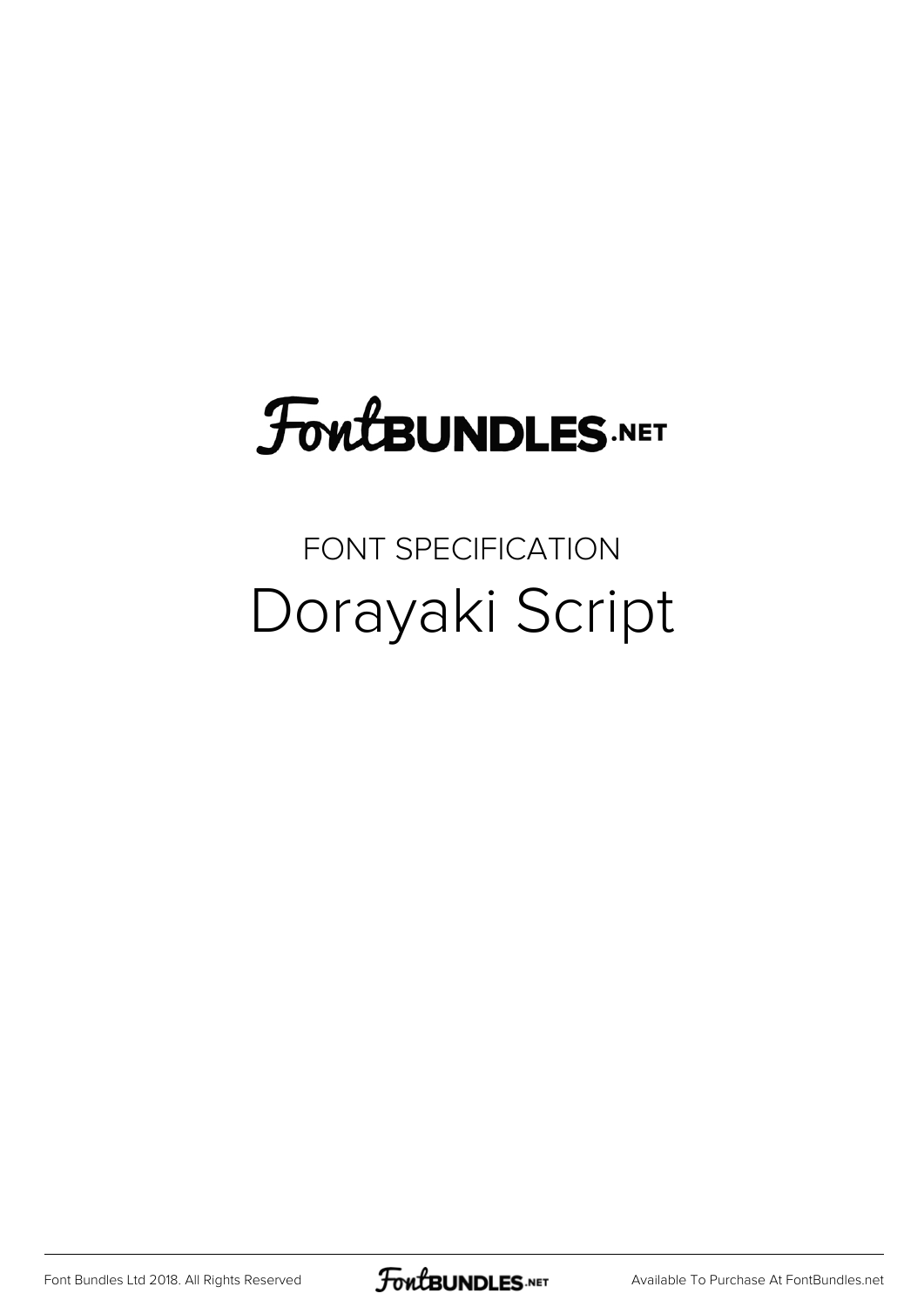#### Dorayaki - Regular

Uppercase Characters

## ABCDEFGHIJKLMNOPQRST UVWXYZ

Lowercase Characters

# abcdefghijklmnopqrstuvwx  $4\overline{2}$

Numbers

## 0123456789

Punctuation and Symbols

## $\blacksquare$  " #  $\lozenge$   $\lozenge$   $\lozenge$   $\lozenge$   $\lozenge$   $\lozenge$   $\lozenge$   $\lozenge$   $\lozenge$   $\lozenge$   $\lozenge$   $\lozenge$   $\lozenge$   $\lozenge$   $\lozenge$   $\lozenge$   $\lozenge$   $\lozenge$   $\lozenge$   $\lozenge$   $\lozenge$   $\lozenge$   $\lozenge$   $\lozenge$   $\lozenge$   $\lozenge$   $\lozenge$   $\lozenge$   $\lozenge$   $\lozenge$  < = > ? [ \ ] ^ \_ { | } ¢ £ ¥

All Other Glyphs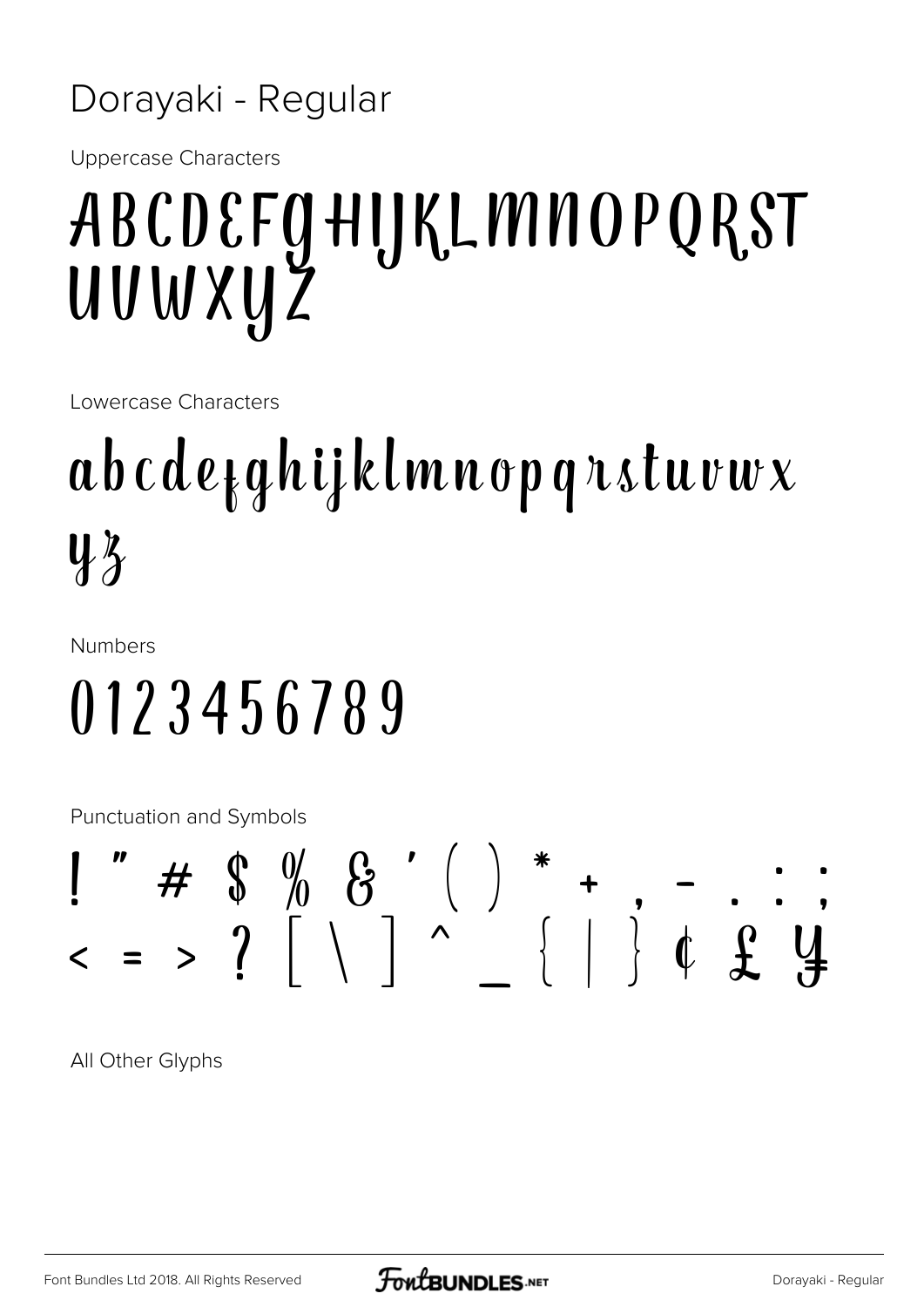### $\dot{A}$   $\dot{A}$   $\dot{A}$   $\ddot{A}$   $\dot{A}$   $\dot{C}$   $\dot{C}$  $\ddot{\mathbf{g}}$  i i i  $\ddot{\mathbf{n}}$  d  $\hat{\mathbf{f}}$  $\mathbf{0}$  $\hat{0}$  $\tilde{0}$   $\ddot{0}$   $\times$   $\dot{0}$   $\dot{0}$   $\dot{0}$   $\dot{0}$ Ü Ų à á â ã ä  $\mathbf{\hat{a}}$   $\mathbf{c}$  $\dot{\ell}$  $\mathbf{i}$   $\mathbf{i}$   $\mathbf{j}$   $\mathbf{k}$  $\hat{\bm{\ell}}$   $\ddot{\bm{\ell}}$  $\boldsymbol{\dot{\ell}}$  $\tilde{\bm{N}}$  $\dot{v}$  $\hat{\theta} \quad \tilde{\theta} \quad \tilde{\theta} \quad \theta \quad \hat{\mathbf{u}} \quad \hat{\mathbf{u}} \quad \hat{\mathbf{u}}$  $\hat{\mathbf{\theta}}$ **il**  $\ddot{y}$   $\dot{S}$   $\dot{x}$   $\ddot{y}$   $\ddot{Z}$  $\mathbf{r}$  $\lambda$ Ý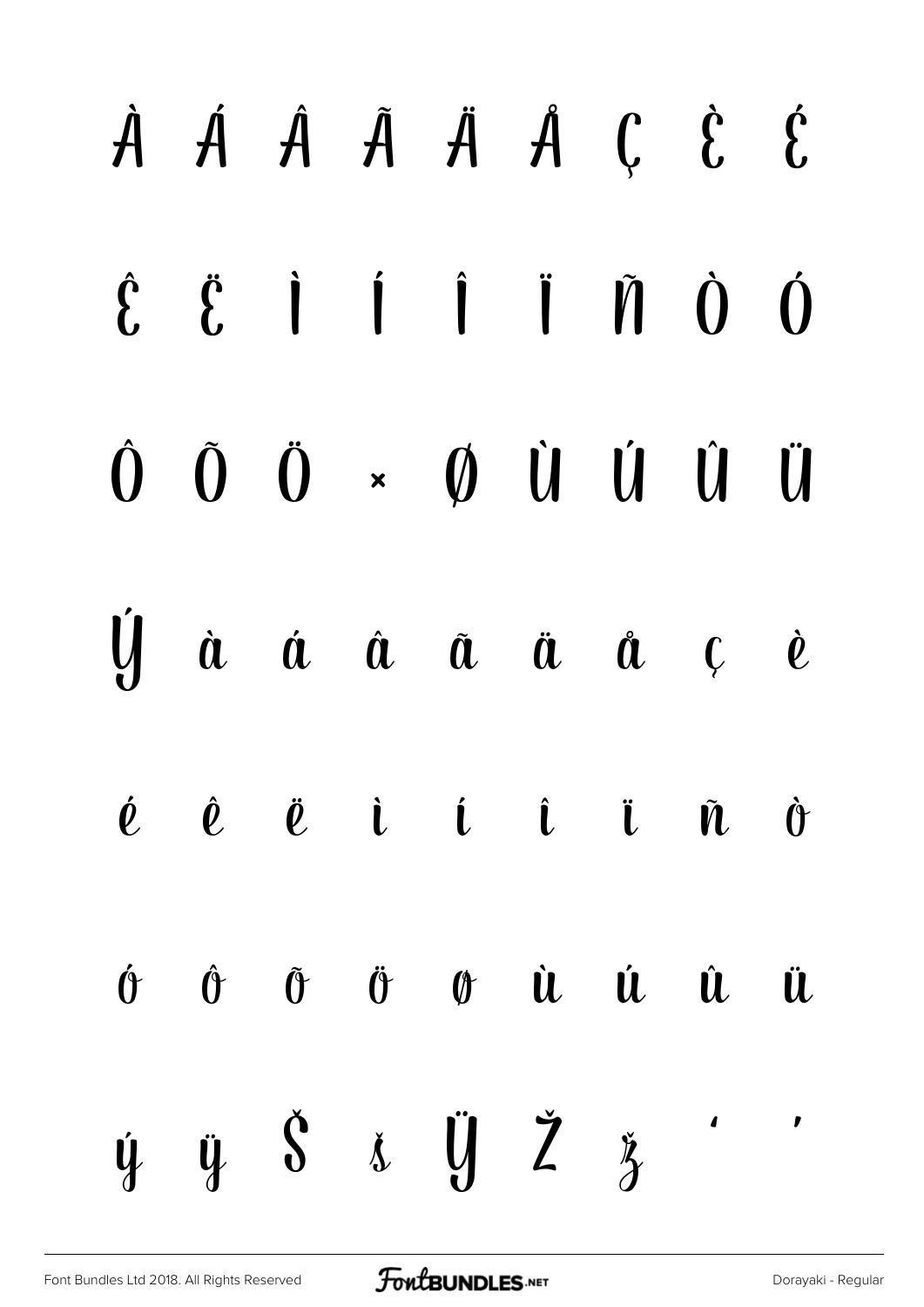|  | $\int_{0}^{\pi}$ $\int_{0}^{\pi}$ $\int_{0}^{\pi}$ |  |  | $A$ $B$ $D$ |                                                                                                                         |
|--|----------------------------------------------------|--|--|-------------|-------------------------------------------------------------------------------------------------------------------------|
|  | F G 9 KM N P R T                                   |  |  |             |                                                                                                                         |
|  |                                                    |  |  |             | $\overline{u}$ $\overline{y}$ $\overline{u}$ $\overline{b}$ $\overline{b}$ $\overline{c}$ $\overline{d}$ $\overline{d}$ |
|  | d $e$ $v$ $g$ $g$ $g$ $h$ $h$                      |  |  |             |                                                                                                                         |
|  | $\bigcup_{i=1}^k b_i$ is just the line             |  |  |             |                                                                                                                         |
|  | $t-t$ $l$ $m$ $m$ $n$ $n$ $n$                      |  |  |             |                                                                                                                         |
|  | $0'$ $p_q$ $q$ $r$ $r$ $s$ $t$                     |  |  |             |                                                                                                                         |